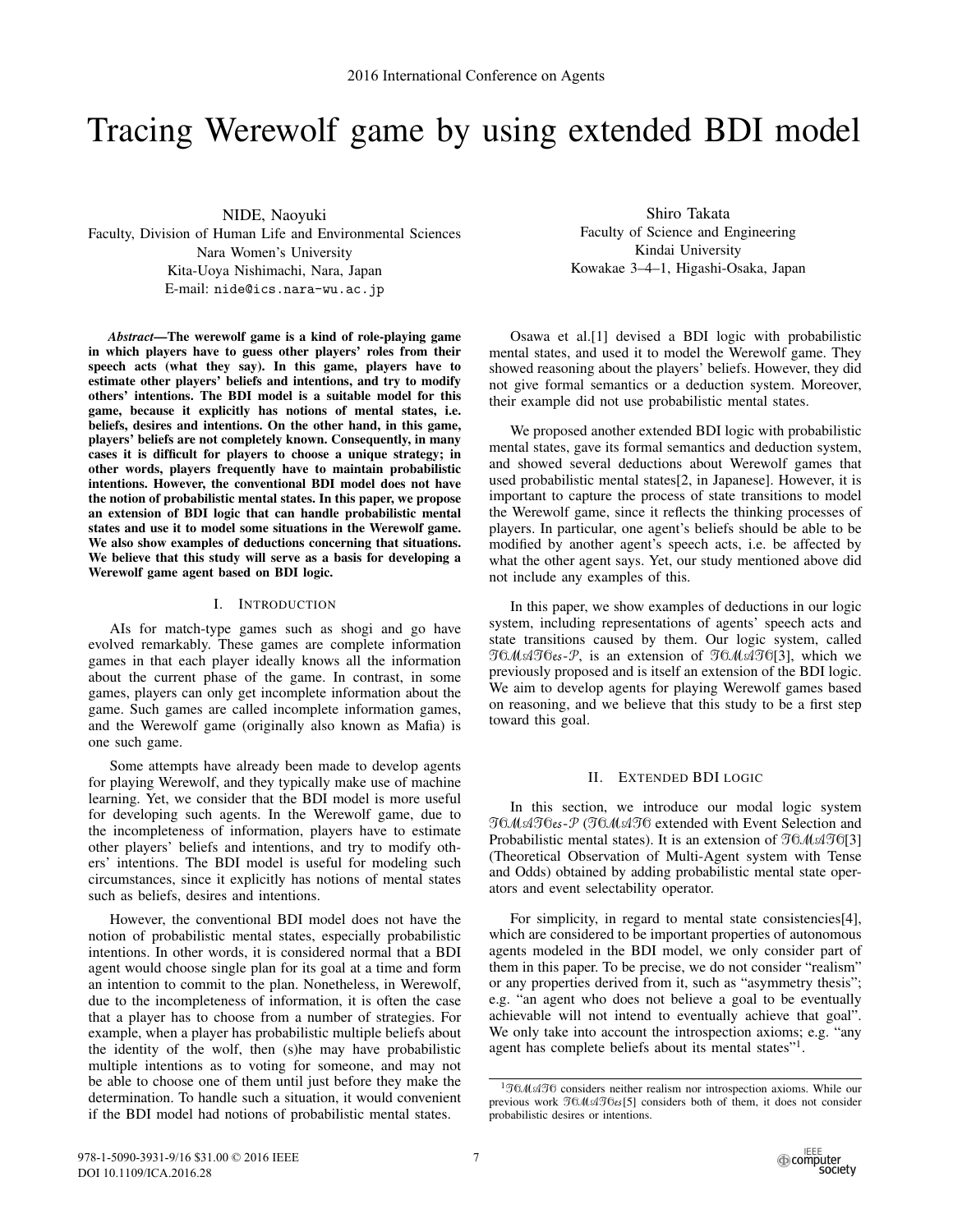# *A. Syntax*

Here, we define the formulas in TOMATO*es*-P. Hereinafter, the word "formula" means one of TOMATO*es*-P unless expressly stated otherwise. Symbols like  $x$  and  $y$  are used as the usual variable symbols in first-order predicate logic, while symbols such as  $\mathfrak X$  and  $\mathfrak Y$  are variable symbols that express formulas. We call the latter "formula variable symbols". They are mainly used with fixed-point operators.

We choose and fix a first-order language  $\mathcal{L}$ , an infinite set of formula variable symbols  $V$ , a finite set of event constant symbols  $\mathcal E$  and a finite set of agent constant symbols  $\mathcal A$ . Hereafter, we write  $\{p \mid 0 \leq p \leq 1\}$  as  $[0, 1]$ .

We define formulas as follows.

- Any atomic formula in L is a formula (in TOMATO*es*-P).
- If  $\phi$ ,  $\psi$  are formulas and x is a variable symbol in  $\mathcal{L}$ , then  $\phi \lor \psi$ ,  $\neg \phi$  and  $\forall x \phi$  are formulas.
- If  $e \in \mathcal{E}$ , then  $pos(e)$  is a formula.
- If Op is one of  $X^e$  (where  $e \in \mathcal{E}$ ), BEL<sup>a</sup>, DESIRE<sup>a</sup> and INTEND<sup>a</sup> (where  $a \in \mathcal{A}$ ), and n is a positive integer, and for  $i = 1, 2, \dots, n$ ,  $\phi_i$  is a formula,  $p_i \in$  $[0, 1], r_i \in \{\geq, >\},\$  then  $\mathsf{Op}(r_1p_1 \phi_1 | \cdots | r_np_n \phi_n)$  is a formula. In particular, if  $n = 1$ , we omit the outermost parentheses. We call the  $p_i$  in this item probability parameters.
- If  $\mathfrak{X} \in \mathcal{V}$ , then  $\mathfrak{X}$  is a formula.
- If  $\phi$  is a formula,  $\mathfrak{X} \in \mathcal{V}$ , and  $\mathfrak{X}$  does not occur negatively in  $\phi$ , then  $\mu \mathfrak{X} \cdot \phi$  is a formula. Here, "occur negatively" means that there are odd numbers of  $\neg$ 's in the path from the root of the tree structure of  $\phi$ to the occurrence of that  $\mathfrak{X}$ .  $\mu$  is the least fixed-point operator.

In addition, we introduce operators such as ∧, ⊃, ⇔ and ∃ as abbreviations in the usual manner, and set standard priority order among operators (e.g. unary operators combine first, ∧ combines before ∨, ⊃ is right associative, and parentheses changes priorities).

For example,  $BEL^{a}(\underline{\geq}0.3 \phi_1 | \underline{\geq}0.5 \phi_2)$  is a formula. Intuitively, this formula means "agent a believes  $\phi_1$  with probability of at least 0.3, and as another possibility, believes  $\phi_2$ with probability of at least 0.5". DESIRE<sup> $a$ </sup> and INTEND<sup> $a$ </sup> are similarly interpreted.  $X^e$  is an extension of the next-time operator AX in CTL (computation tree logic) with an event e and transition probabilities; for example,  $X_{\geq 3}^e \phi_1$  intuitively means that if an event  $e$  occurs, then at the next time point,  $\phi_1$  holds with probability of at least 0.3. In addition,  $pos(e)$ intuitively means "event  $e$  can be executed now".

 $BEL^a_{\leq p} \phi$ ,  $BEL^a_{=p} \phi$  etc. are treated as abbreviations of  $\textsf{BEL}_{\geq p}^{\alpha} \neg \phi$  and  $\textsf{BEL}_{\geq p}^{\alpha} \phi \wedge \neg \textsf{BEL}_{\geq p}^{\alpha} \phi$ , etc. The same goes for  $\overline{X}^{\overline{e}}$ , etc.

Additionally, we abbreviate  $BEL_{\geq 1}^{\alpha} \phi$  as  $BEL^{\alpha} \phi$ , which denotes a usual (i.e. without probability) belief of agent  $a$  (the same goes for DESIRE<sup>*a*</sup> and INTEND<sup>*a*</sup>). Moreover, we abbreviate  $X_{\geq 1}^e \phi$  as  $AX^e \phi$ , and  $\bigwedge_{e \in \mathcal{E}} (\text{pos}(e) \supset AX^e \phi)$  as AX  $\phi$ . Accordingly, AX $\phi$  denotes "for any possible event between the current time and the next time point,  $\phi$  holds at the latter", and this corresponds to the AX operator of CTL. Because it has the AX operator and a fixed-point operator μ, TOMATO*es*-P is more expressive than CTL\* as a temporal logic. Hereafter, we will assume that all operators of CTL have already been introduced as abbreviations (e.g. AG  $\phi$  is an abbreviation of  $\neg \mu \mathfrak{X}.(\neg \phi \vee \neg AX \neg \mathfrak{X})$ ).

# *B. Semantics*

*1) BDI structure:* First we choose and fix the following:

- A set of possible worlds  $W(\neq \emptyset)$
- For each  $w \in W$ , a set of states  $St_w(\neq \emptyset)$
- For each  $w \in W$  and each  $t \in St_w$ , an interpretation  $i_{w,t}$  of  $\mathcal{L}$ . We assume that the domain and the interpretation of terms are the same for all  $w$  and  $t$ .
- For each  $w \in W$  and each  $t \in St_w$ , an non-empty subset  $pos_{w,t}$  of  $\mathcal E$
- For each  $w \in W$  and each  $e \in \mathcal{E}$ , a function  $R_w^e$ :  $St_w^2 \rightarrow [0,1]$  where  $\sum_{t' \in St_w} R_w^e(t,t') = 1$  for any  $t \in St_m$
- For each  $a \in \mathcal{A}$  and each  $t \in \bigcup_{w \in W} St_w$ , (hereafter, we write  $\{w \mid t \in St_w\}$  as  $W_t$ ) functions  $\mathcal{B}_a^t$ ,  $\mathcal{D}_a^t$ ,  $\mathcal{I}_a^t : W_t^2 \to [0, 1]$  which satisfy:
	- $\star$  for each  $w \in W_t$ ,  $\sum_{w' \in W_t} \mathcal{B}_a^t(w, w') = 1$ ,
	- and similar for  $\mathcal{D}_a^t$ ,  $\mathcal{I}_a^t$ <br>  $\star$  for each  $w, w' \in W_t$  which satisfy  $\mathcal{B}_a^t(w)$ ,  $w'$  > 0 and each  $w'' \in W_t$ ,  $\mathcal{B}_a^t(w, w'') =$  $\mathcal{B}_{a}^{t}(w',w''), \mathcal{D}_{a}^{t}(w,w'') = \mathcal{D}_{a}^{t}(w',w'')$  and  $\mathcal{I}_{a}^{\tilde{t}}(w,w'')=\mathcal{I}_{a}^{\tilde{t}}(w',w'')$

We call a tuple of the above-mentioned components a BDI structure. Intuitively, a state corresponds to a time point in temporal logic, and a possible world is a time tree of states whose edges are  $\{(t, t') \mid \text{there is some } e \in pos_{w,t} \text{ where }$  $R_w^e(t,t') > 0$ .  $pos_{w,t}$  is a set of events which can be currently executed, and  $R_w^e(\vec{t}, t') = p$  means that if an event e is executed at state  $t$ , the next time is  $t'$  with probability  $p$ .  $\mathcal{B}_a^t$ ,  $\mathcal{D}_a^t$ , and  $\mathcal{I}_a^t$  are accessibility relations (with possibilities) between possible worlds, which represent the belief, desire and intention of agent a with possibilities at time t.  $\mathcal{B}_a^t(w, w') > 0$ roughly corresponds to the existence of the accessibility relation  $w \mathcal{B}_a^t w'$  in the usual Kripke semantics.

2) Interpretation of formulas: Hereafter, we write  $\{(w, t) \mid$  $w \in W$ ,  $t \in St_w$  as Swt. Given a BDI structure M and a function  $f_v : V \to 2^{Swt}$ , we define the interpretation  $[\![\phi]\!]_{\langle M, f_v \rangle}$ of a formula  $\phi$  as follows (note that  $[\![\phi]\!]_{\langle M,f_V\rangle} \subseteq Swt$ ). We say that  $\phi$  holds at a state t of a world w when  $[\![\phi]\!]_{\langle M,f_V\rangle} \ni (w,$ t). If  $[\![\phi]\!]_{\langle M,f_V\rangle} = Swt$  for any M and  $f_V$ , we say that  $\phi$  is valid.

- If  $\phi$  is an atomic formula,  $[\![\phi]\!]_{(M, f_v)} = \{(w, t) | \phi$  is true w.r.t.  $i_{w,t}$ }
- $[\![\phi \vee \psi]\!]_{\langle M,f_{\mathcal{V}}\rangle} = [\![\phi]\!]_{\langle M,f_{\mathcal{V}}\rangle} \cup [\![\psi]\!]_{\langle M,f_{\mathcal{V}}\rangle}$
- $\llbracket \neg \phi \rrbracket_{\langle M, f_{\mathcal{V}} \rangle} = Swt \setminus \llbracket \phi \rrbracket_{\langle M, f_{\mathcal{V}} \rangle}$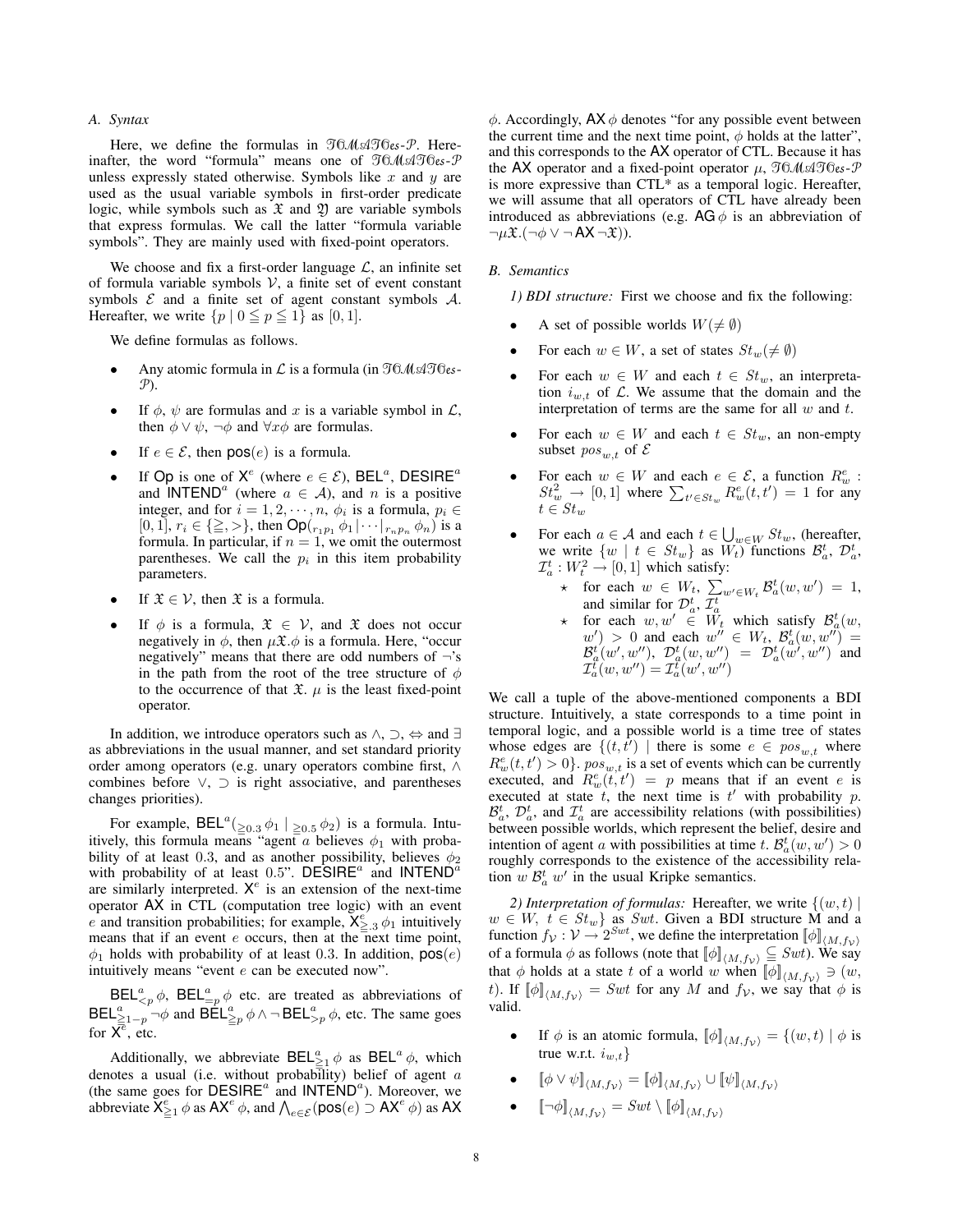- $[\forall x \phi]_{\langle M, f_V \rangle} = \bigcap_{u \in U} [\![\phi]\!]_{\langle M[x := u], f_V \rangle}$  where  $M[x := u]$  is a BDI structure obtained by replacing the interpretation of  $x$  in  $M$  with  $u$
- $[\![\texttt{pos}(e)]\!]_{\langle M, f_v \rangle} = \{(w, t) \mid pos_{w, t} \ni e\}$
- $[\mathbf{X}^e({}_{r_1p_1}\phi_1 | \cdots | {}_{r_np_n}\phi_n)]]_{\langle M,f_V\rangle} = \{(w,t) | \text{ for } i=1,\cdots,n, \text{ there are mutually disjoint sets } T_1,\cdots,T_n\}$ that satisfy the following}
	-
	- $\begin{array}{ll} \star & T_i \subseteq \{t' \mid (w, t') \in [\![\phi_i]\!]_{\langle M, f_V \rangle}\} \\ \star & (\sum_{t' \in T_i} R_w^e(t, t')) \quad r_i \quad p_i \quad \text{(note that each } r_1, \end{array}$  $\cdots$ ,  $r_n$  is  $\geq$  or  $>$ )
- $[\text{BEL}^a(r_{1p_1} \phi_1 \mid \cdots \mid r_{np_n} \phi_n)]_{\langle M, f_V \rangle} = \{(w, t) \mid \text{for } i = 1, \dots, n, \text{ there are mutually disjoint sets } W_1, \dots, \}$  $W_n$  that satisfy the following}

$$
\star \quad W_i \subseteq \{ w' \mid (w', t) \in [\![\phi_i]\!]_{\langle M, f_V \rangle} \}
$$

- $\star$   $\left(\sum_{w' \in W_i} \mathcal{B}_a^t(w, w')\right) r_i p_i$
- The same goes for  $DESIRE^a$  and  $INTEND^a$
- If  $\mathfrak{X} \in \mathcal{V}$ ,  $\llbracket \mathfrak{X} \rrbracket_{\langle M, f_{\mathcal{V}} \rangle} = f_{\mathcal{V}}(\mathfrak{X})$

Accordingly, a formula  $\phi$ , with (or without) free occurrences of a formula variable symbol  $\mathfrak{X}$ , can be regarded as a function  $f_{\phi}$ : Swt  $\rightarrow$  Swt, which receives an interpretation of  $\mathfrak X$  as an argument and returns an interpretation of  $\phi$ . Therefore, we define that

• 
$$
\llbracket \mu \mathfrak{X}.\phi \rrbracket_{\langle M, f_{\mathcal{V}}\rangle}
$$
 is the least fixed-point of  $f_{\phi}$ .

Here, the least fixed-point exists since  $f_{\phi}$  in this case is monotonic by definition[6].

From the properties of  $\mathcal{B}_a^t$ ,  $\mathcal{D}_a^t$  and  $\mathcal{I}_a^t$ , the introspection axioms hold; i.e. if  $Op$  is one of  $B\tilde{E}L^a$ ,  $D\tilde{E}SIRE^a$  or  $INTEND^a$ , then  $\mathsf{Op}(r_{1p_1}\phi_1|\cdots|r_{np_n}\phi_n) \Leftrightarrow \mathsf{BEL}^a \mathsf{Op}(r_{1p_1}\phi_1|\cdots|r_{np_n})$  $\phi_n$ ) is valid.

#### *C. Deduction system*

In this section we describe the deduction system of TOMATO*es*-P using sequent calculus.

We identify  $\alpha$ -equivalent formulas. We regard the left side of "→" of a sequent as a (finite) multi-set of formulas, and likewise for the right side (thus we do not have the exchange rule). Hereafter, we sometimes enclose a whole sequent in [ to clarify the range of the sequent in the text.

We will use capital Greek letters  $(\Sigma, \Delta$  etc.; including letters with a hash such as  $\Sigma'$ , and  $\Delta'$ ) to denote multi-sets of 0 or more formulas.

*1) Inference rules:* Now let us enumerate the inference rules. Note that there are two more rules described in Sec. II-C2.

In the  $\forall L$  rule, t is an arbitrary term. In the  $\forall R$  rule, y is a variable symbol that does not occur freely in the conclusion of the rule. In the evAll rule,  $\{e_1, \dots, e_n\}$  is equivalent to  $\mathcal{E}$ .

In the  $Op_{\text{excl}}$ ,  $Op_{\geq}R$  and  $Op_{>}R$  rules,  $Op$  may be one of  $X^e$ , BEL<sup>a</sup>, DESIRE<sup>a<sup>-</sup>or INTEND<sup>a</sup> (and must be same for one</sup> application of this rule).  $Op_{\text{excl}}$  rule means that any subformula of the form shown in the assumption anywhere in the sequent can be replaced by the formula shown in the conclusion. In this rule,  $n \ge 2$ , and for  $i = 1, \dots, n$ ,  $\psi_i$  is  $\mathfrak{X}_i \wedge \bigwedge_{1 \le j \le n, i \ne j} \neg \mathfrak{X}_j$  where  $\mathfrak{X}_1, \dots, \mathfrak{X}_n$  are formula variable symbols that do not freely occur in the conclusion of the rule. This rule is provided so that we can decompose formulas in the form of  $Op(\cdots|\cdots)$ into those in the form of  $\textsf{Op}_{r_1p_1}$   $\phi$ , by inversely applying it.

*2) Additional inference rules:* Here we set Op to be one of  $X^e$ , BEL<sup>a</sup>, DESIRE<sup>a</sup> or INTEND<sup>a</sup>. Let  $\Gamma = \{\mathsf{Op}_{r_1p_1} \psi_1, \cdots, \psi_n\}$  $\textsf{Op}_{r_n p_n} \psi_n\},\text{ where each } r_1, \dots, r_n \text{ is } \geq \text{ or } > \text{, and } \Omega = \{\psi_1, \psi_2\}$  $\cdots, \psi_n\}.$ 

We say that a set  $Z = \{Q_1, \dots, Q_m\}$  (where each  $Q_i$  is a subset of  $\mathfrak{Q}$ ) is a satisfaction request set (SRS) of  $\Gamma$  iff the following m-variable linear simultaneous inequation has any solution.

$$
\begin{cases} \sum_{1 \leq j \leq m} x_j = 1 \\ x_j > 0 \end{cases}
$$
 (for  $1 \leq j \leq m$ )  

$$
(\sum_{1 \leq j \leq m, \psi_i \in Q_j} x_j) r_i p_i
$$
 (for  $1 \leq i \leq n$ )

Then,  $\Gamma$  is satisfiable iff there is an SRS  $Z$  of  $\Gamma$  where each element of Z are satisfiable. For example, if  $\Gamma = \{X_{\geq 0.3}^{\epsilon_1} \psi_1, \dots, X_{\epsilon_1}^{\epsilon_1} \psi_2\}$  $X_{\geq 0.4}^{\epsilon_1} \psi_2, X_{\geq 0.6}^{\epsilon_1} \psi_3$ } and  $Z = \{\{\psi_1, \psi_2\}, \{\psi_3\}\}\,$ , Z is an SRS of T. If  $\{\psi_1, \psi_2\}$  and  $\psi_3$  are both satisfiable, so is T.

If, for  $Z, Z' \subset 2^{\Omega}$ , some  $Q \in Z$  and  $Z'' \subset 2^Q$  exist and  $Z' = (Z \cup Z'') \setminus \{Q\}$  holds, we write  $Z \succ Z'$ . We call Z an essential SRS (eSRS) of  $\Gamma$  if Z is an SRS of  $\Gamma$  and there is no SRS  $Z'$  of  $\Gamma$  which satisfies  $Z \succ Z'$ . It is easy to show that  $\Gamma$ is satisfiable iff there is an eSRS  $Z$  of  $\Gamma$  and each element of Z is satisfiable. In other words,  $\Gamma$  is unsatisfiable iff for any eSRS Z of Γ, there is an unsatisfiable element of Z.

Let  $Z_1 = \{Q_{1,1}, \dots, Q_{1,m_1}\}, \dots, Z_k = \{Q_{k,1}, \dots, Q_{k, k}\}$  $Q_{k,m_k}$ } be the enumeration of all eSRSs of Γ. Then for any sequence of positive integers  $j_1, \dots, j_k$ , where  $1 \leq j_1 \leq m_1$ ,  $\cdots$ ,  $1 \leq j_k \leq m_k$ , the following is an inference rule of  $\overline{\mathfrak{A}^{\mathfrak{G}}}$   $\overline{\mathfrak{A}^{\mathfrak{G}}}$   $\overline{\mathfrak{A}^{\mathfrak{G}}}$ , provided that Op is one of  $X^e$ , DESIRE<sup>*a*</sup> or INTEND<sup>a</sup>.

$$
\frac{Q_{1,j_1} \to \cdots Q_{k,j_k} \to}{\Gamma \to} \text{XDI-KD}
$$

If Op is BEL<sup>a</sup>, the following is an inference rule. Here  $\Sigma$  is a multi-set of formulas whose top-level operator is  $DESIRE^a$ or INTEND<sup>a</sup> (with the same agent a).  $\Gamma$  and  $\Sigma$  remain in the assumption so as to make the introspection axioms provable.

$$
\frac{\Gamma, Q_{1,j_1}, \Sigma \to \cdots \Gamma, Q_{k,j_k}, \Sigma \to}{\Gamma, \Sigma \to \mathsf{BEL-KD45\text{-}DI}}
$$

If we want to consider the realism property, we have to modify these rules. It will be our future work.

*3) Provability:* A sequent S is said to be derivable from a set L of sequents if  $S \in L$ , or there is an inference rule  $\sum_{i=1}^{S_1, \dots, S_n}$   $(n \ge 0)$  and all of  $S_1, \dots, S_n$  are derivable from  $L$ .

We say that a sequent  $S$  is provable if one of the following conditions is satisfied. Here  $\phi^n(\mathfrak{X})$  is defined as  $\phi^0(\mathfrak{X}) = \mathfrak{X}$ and  $\phi^n(\mathfrak{X}) = \phi[\mathfrak{X}] = \phi^{n-1}(\mathfrak{X})].$ 

1) S is derivable from  $\emptyset$ .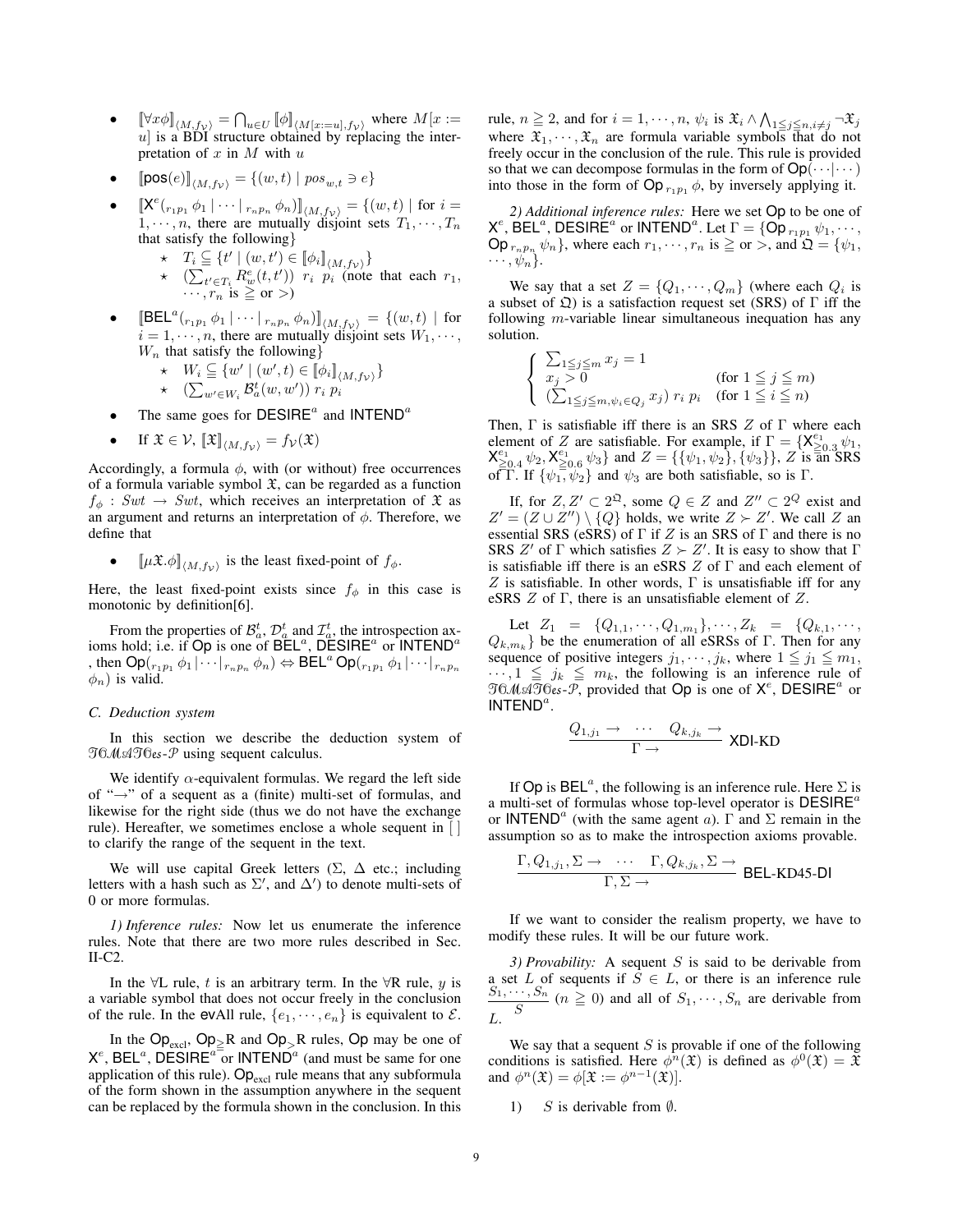$$
\begin{array}{l} \frac{\Sigma \rightarrow \Delta}{\phi \rightarrow \phi} \text{ Initial } \frac{\Sigma \rightarrow \Delta}{\Sigma, \Sigma' \rightarrow \Delta, \Delta'} \text{ Weak } \frac{\Sigma, \phi, \phi \rightarrow \Delta}{\Sigma, \phi \rightarrow \Delta} \text{ CL } \frac{\Sigma \rightarrow \Delta, \phi, \phi}{\Sigma \rightarrow \Delta, \phi} \text{ CR } \frac{\Sigma \rightarrow \Delta, \phi}{\Sigma, \neg \phi \rightarrow \Delta} \neg L \frac{\Sigma, \phi \rightarrow \Delta}{\Sigma \rightarrow \Delta, \neg \phi} \neg R \frac{\Sigma, \phi \rightarrow \Delta}{\Sigma, \phi \rightarrow \Delta} \text{ VL} \\ \frac{\Sigma \rightarrow \Delta, \phi, \psi}{\Sigma \rightarrow \Delta, \phi \lor \psi} \lor R \frac{\Gamma, \phi[\mathfrak{X} := \mu \mathfrak{X}. \phi] \rightarrow \Delta}{\Gamma, \mu \mathfrak{X}. \phi \rightarrow \Delta} \mu L \frac{\Gamma \rightarrow \Delta, \phi[\mathfrak{X} := \mu \mathfrak{X}. \phi]}{\Gamma \rightarrow \Delta, \mu \mathfrak{X}. \phi} \mu R \frac{\Gamma, \text{Op}_{\geq 1-p} \neg \phi \rightarrow \Delta}{\Gamma \rightarrow \Delta, \text{Op}_{\geq p} \phi} \text{Op}_{\geq} R \frac{\Gamma, \text{Op}_{>1-p} \neg \phi \rightarrow \Delta}{\Gamma \rightarrow \Delta, \text{Op}_{>p} \phi} \text{Op}_{>R} \\ \frac{\Sigma, \phi[x := t] \rightarrow \Delta}{\Sigma, \forall x \phi \rightarrow \Delta} \text{ VL } \frac{\Sigma \rightarrow \Delta, \phi[x := y]}{\Sigma \rightarrow \Delta, \forall x \phi} \text{ VR } \frac{\neg \text{pos}(e_1), \cdots, \text{pos}(e_n)}{\neg \text{pos}(e_1), \cdots, \text{pos}(e_n)} \text{eval} \frac{\cdots \text{Op}_{r_1 p_1}(\phi_1 \land \psi_1) \land \cdots \land \text{Op}_{r_n p_n}(\phi_n \land \psi_n) \cdots}{\cdots \text{Op}(r_{r_1 p_1} \phi_1 | \cdots |_{r_n p_n} \phi_n) \cdots} \text{Op}_{\text{excl}} \end{array}
$$

Fig. 1. Inference rules of TOMATO*es*-P

2)  $S = [\Sigma, \mu \mathfrak{X} \cdot \phi \rightarrow \Delta]$  where  $\mathfrak{X}$  does not occur freely in  $\Sigma$ ,  $\Delta$ , and there is a positive integer n s.t.  $[\Sigma]$ ,  $\phi^n(\mathfrak{X}) \to \Delta$  is derivable from  $\{[\Sigma, \mathfrak{X} \to \Delta]\}.$ 

The soundness of TOMATO*es*-P can be proved just like in [3] and is relatively easy. We also expect that we can show the completeness of TOMATO*es*-P. We guess that the proof is similar to the sketch we gave in our previous study[5].

#### III. MODELING WEREWOLF

In this section, as an example of actual Werewolf play, we select a story written in [7] and show some descriptions and proofs, though rather simple, about the game process near the end of the story. The story is a description of a Werewolf match between AIs, and the AI Werewolf Project submitted this story to the 3rd Hoshi-Shin'ichi award of Nikkei Inc. as "a novel that an AI was involved in writing". However, to make the story in the style of SF, the terminology of the Werewolf game was replaced with other words; e.g. "werewolf" was changed into "AI", "seer" into "analyst", etc. In the following, we turn those words back into the original ones. Note that the spoiler of the story is included hereafter.

## *A. Representing some situation*

Near the final stage of the game, five players (out of ten) are still alive; player1 (medium), player2 (confessed<sup>2</sup> to being a seer, but is actually a lunatic<sup>3</sup>), player4 (villager), player6 (werewolf) and player9 (villager). As the game progresses, the players come to believe that there is only one werewolf alive. Though this belief is actually uncertain, for simplicity, we will assume that the players are certain in this belief.

One day, player2 says that (s)he has divined player4 and that player4 is a werewolf. However, in the past, player5 (who has confessed to being a seer, and was already executed) said that player4 is a human.

So the village has to make a decision whether to believe player2 as a seer and execute player4 or to doubt player2 as a werewolf and execute him/her. We can describe this situation as follows. AX operator denotes the next day, and *executed* denotes "executed yesterday".

$$
\text{BEL}^a(\text{seer}(\text{player2}) \supset
$$
  
\nAX(\text{executed}(\text{player4}) \supset \text{village\\_win})) (1)  
\nBEL}^a(\text{wolf}(\text{player2}) \supset

$$
AX(executed(player 2) \supset village\_win))
$$
\n
$$
BEL_{20.8}^{s} (lunitc(player 2) \supset \text{village\_win}))
$$
\n
$$
(2)
$$

$$
\mathsf{A}\overline{\overline{\mathsf{X}}}(\neg\mathit{executed}(\mathit{player2}) \supset \mathit{village\_lose}))\tag{3}
$$

3Also called "possessed".

| $\frac{\phi \to \phi \quad \psi \to \psi}{\phi \supset \psi, \neg \psi, \neg \neg \phi \to} \text{ classic}$                                  | BEL-KD45-DI         |
|-----------------------------------------------------------------------------------------------------------------------------------------------|---------------------|
| $\overline{\mathsf{BEL}}_{\geq .9}^a(\phi \supset \psi), \mathsf{BEL}^a \neg \psi, \mathsf{BEL}^a_{\gt, .1} \neg \neg \phi \rightarrow \psi$  | + Weak<br>$Op_{>}R$ |
| $\overline{\textsf{BEL}^a_{\geq 9}(\phi \supset \psi), \textsf{BEL}^a \neg \psi \rightarrow \textsf{BEL}^a_{\geq 9} \neg \phi}$               |                     |
| $\rightarrow$ BEL $^a_{>9}(\phi \supset \psi) \wedge$ BEL <sup>a</sup> $\neg \psi \supset$ BEL <sub><math>^a_{&gt;9}</math></sub> $\neg \phi$ | classic             |

Fig. 2. Proof of formula (4)

Formula (3) represents that if player2 is a lunatic, then (since the werewolf is very likely to know it) unless (s)he is executed, tomorrow the werewolf will collude with him/her and the villagers' side will likely lose. 0.8 in that formula may not be accurately 0.8, but will be some relatively large value.

#### *B. Inferences using mental state operators with probability*

At this time, player6 says that "if player2 were a werewolf, a lunatic would very likely support a werewolf in some way, but actually no such action has been observed". Viewing this speech as a decisive factor, many players vote for player4, and as a result, player4 is executed. Here we write "player  $x$  has acted by supporting a werewolf in some way" as  $support(x)$ . Accordingly, "since no support action by a lunatic has been observed, maybe player2 is not a werewolf" is represented as follows.

$$
\begin{array}{l}\n\mathsf{BEL}_{\geq .9}^{a} \left( \text{wolf} \left( \text{player2} \right) \supset \exists x \text{ support}(x) \right) \land \\
\mathsf{BEL}_{a}^{a} \neg \exists x \text{ support}(x) \\
\supset \mathsf{BEL}_{\geq .9}^{a} \neg \text{wolf} \left( \text{player2} \right) \n\end{array} \tag{4}
$$

This formula can be proved as in Fig. 2. Here, for sake of readability, we have replaced some subformulas with  $\phi$ ,  $\psi$  etc. and displayed some applications of rules in a bundled manner (the same goes for the proofs hereafter). The application of BEL-KD45-DI depends on the fact that the only eSRS of  $\{\textsf{BEL}^a_{\geq 0}(\phi \supset \psi), \textsf{BEL}^a_{\geq 1} \neg \psi, \textsf{BEL}^a_{>1} \neg \neg \phi\} \text{ is } \{\{\phi \supset \psi, \neg \psi,$  $\neg\neg\phi$ }.

In this game, most players commonly have the belief that either player2 or player5, each of which has confessed to being a seer, is highly likely to be a werewolf. As a result, at this time most players apparently think that player2 is either a seer or a werewolf. Given this belief, together with the result from formula (4), one can conclude that player2 is likely to be a seer. This process can be represented as follows and is proved in Fig. 3.

$$
\text{BEL}_{\frac{\alpha}{\alpha}.8}^{a} (wolf(\text{player2}) \vee \text{seer}(\text{player2})) \wedge
$$
\n
$$
\text{BEL}_{\geq .9}^{a} \neg \text{wolf}(\text{player2})
$$
\n
$$
\supset \text{BEL}_{\geq .7}^{a} \text{seer}(\text{player2})
$$
\n(5)

 $2$ This action is also called "coming out".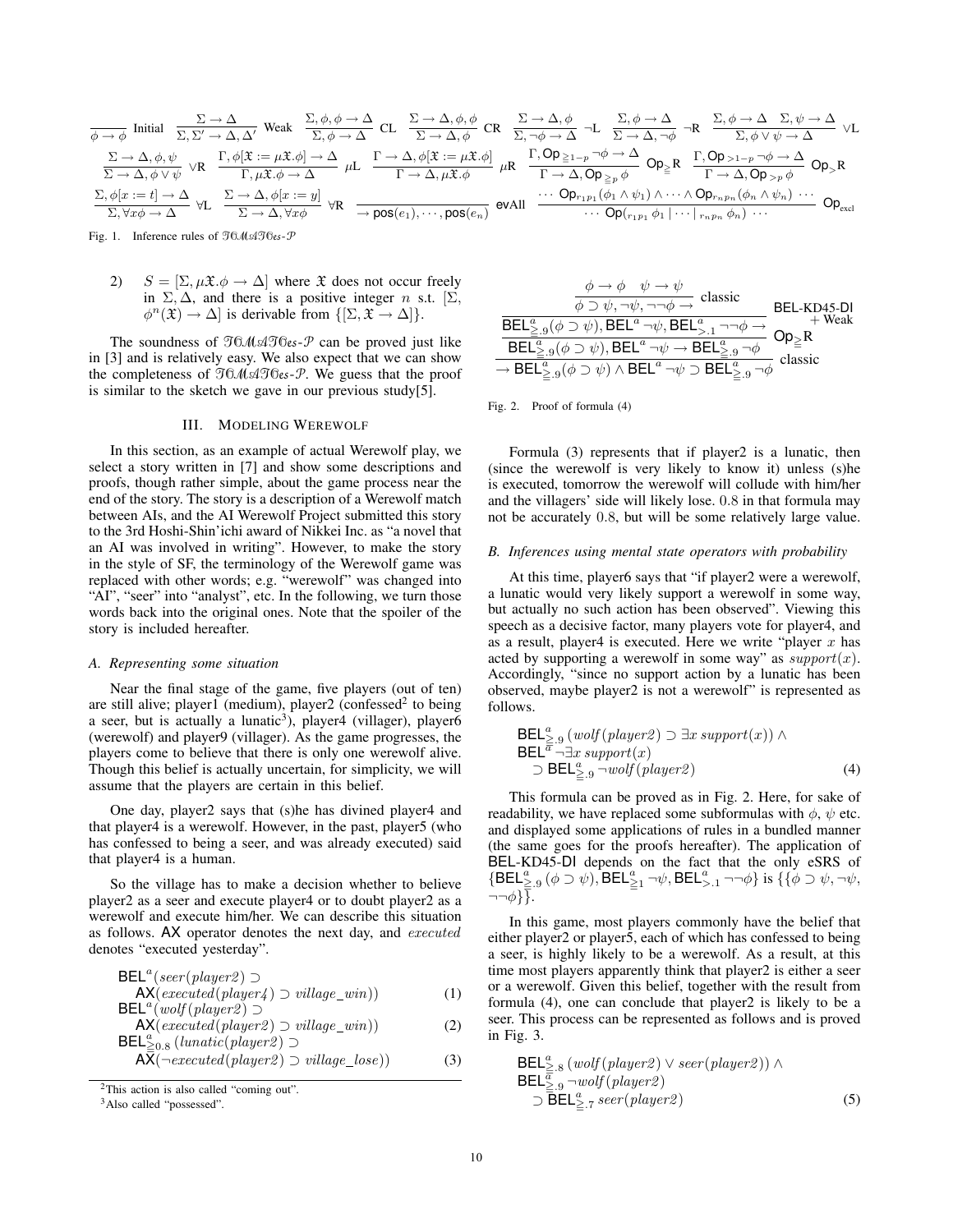$$
\frac{\phi \to \phi \quad \psi \to \psi}{\phi \lor \psi, \neg \phi, \neg \psi \to} \text{ classic}
$$
\n
$$
\frac{\overline{\text{BEL}}_{\geq .8}^a(\phi \lor \psi), \overline{\text{BEL}}_{\geq .9}^a \neg \phi, \overline{\text{BEL}}_{\geq .3}^a \neg \psi \to}{\overline{\text{BEL}}_{\geq .8}^a(\phi \lor \psi), \overline{\text{BEL}}_{\geq .9}^a \neg \phi \to \overline{\text{BEL}}_{\geq .7}^a \psi} \text{Op}_{\geq} R}{\overline{\text{BEL}}_{\geq .8}^a(\phi \lor \psi), \overline{\text{BEL}}_{\geq .9}^a \neg \phi \to \overline{\text{BEL}}_{\geq .7}^a \psi} \text{ classic}
$$

Fig. 3. Proof of formula (5)

In addition, we can write some of the strategies for vote of the players on the villagers' side (if determining which player to execute is directly linked to winning or losing the next day, vote for that player) as follows. Here  $pos\_only(e)$ is the abbreviation for  $pos(e) \wedge \bigwedge_{e' \neq e} \neg pos(e')$  and denotes "choose  $e$  as the action". In this case, we can prove (in a similar way to the proofs described above, though the proof is somewhat long) that if  $BEL^a_{\geq 7} seer(player 2)$  and formulas (1), (6) hold, then  $INTERD^a \geq 7$  pos only(vote for player4) holds. In addition, if  $BEL_{\geq .05}^{\alpha}$  wolf  $(\text{player2})$  also holds, then **INTEND**<sup>a</sup><sub>2.05</sub> pos\_only( $v\overline{ote\_for\_player2}$ ) is inferred. In this way, we can express the situation that if someone cannot get a certain belief then (s)he can hardly decide on a single intention. In the original BDI model, such situation cannot be expressed (an agent always chooses a single intention for one goal at a time).

$$
\text{BEL}_{\geq p}^{\text{a}} \mathsf{AX}(executed(\text{player} N) \supset \text{village\_win}) \supset \text{INTEND}_{\geq p}^{\text{a}} \mathsf{pos\_only}(\text{vote\_for\_player} N) \tag{6}
$$
\n
$$
\text{BEL}_{\geq p}^{\text{a}} \mathsf{AX}(\neg executed(\text{player} N) \supset \text{village\_lose}) \supset \text{INTEND}_{\geq p}^{\text{a}} \mathsf{pos\_only}(\text{vote\_for\_player} N) \tag{7}
$$

In this game, as player2 is actually a lunatic, the villagers' side loses in the course of formula (3). If there was a player who emphasized the possibility that player2 was a lunatic and had a belief like  $\mathsf{BEL}_{\leq.5}^a(wolf(\mathit{player2}) \vee \mathit{seer}(\mathit{player2})),$ then through a process like formula (3), the chances that player2 is a seer would be low for him/her, and (s)he would have chosen a different way of voting.

#### *C. Nested mental state operators*

A belief of an agent that "if player2 is a lunatic, then the werewolf is very likely to know it", which was previously referred to, can be represented as formula (8) by using nested mental state operators. Here  $\sigma$  is  $\forall x (wolf(x) \supset \text{BEL}^x$  lunatic  $(\text{player2})$ ). In addition, a belief that "the next day, if  $\sigma$  holds, then villagers' side will lose unless player2 is executed" can be represented as formula (9). We can prove that (3) can be inferred from formula (8) and (9). We will omit the details of the proof, but some small fragments of the proof is shown in Fig. 4 (where  $\mathcal{E} = \{e_1, \dots, e_n\}$ ).

$$
\text{BEL}^a_{\geq .8} \left( \text{lomatic}(\text{player2}) \supset \text{AG } \sigma \right) \tag{8}
$$

$$
\text{BEL}^{\overline{a}} \mathsf{AX}(\sigma \wedge \neg \text{executed}(player2) \supset \text{village\_lose}) \quad (9)
$$

It is also possible to handle an agent's desires and intentions about other agents' mental states. Here, if the werewolf actually knows that player2 is a lunatic, (s)he can lead the game into a win for the werewolves by making other players not vote for player2. In the situation described above, to do so, one can state that player2 is not a werewolf. This can

$$
\frac{\Sigma, \xi, AXAG\xi \to \Delta}{\Sigma \to \Delta, \neg \xi \lor \neg AXAG\xi} \text{ classic}
$$
\n
$$
\frac{\Sigma \to \Delta, \psi \mathfrak{X}.(\neg \xi \lor \neg AX \neg \mathfrak{X})}{\Sigma \to \Delta, \mu \mathfrak{X}.(\neg \xi \lor \neg AX \neg \mathfrak{X})} \mu R
$$
\n
$$
\Sigma, AG\xi \to \Delta
$$
\n
$$
\frac{\xi_1, \xi_2 \to \zeta}{\xi_1, \xi_2, \neg \zeta \to} \neg L
$$
\n
$$
\frac{\xi_1, \xi_2 \to \zeta}{\lambda X^{\epsilon_1} \xi_1, AX^{\epsilon_1} \xi_2, X^{\epsilon_2} \neg \zeta \to} \text{XDI-KD} \dots \quad \frac{\xi_1, \xi_2 \to \zeta}{AX^{\epsilon_n} \xi_1, Ax^{\epsilon_n} \xi_2, X^{\epsilon_n} \neg \zeta \to} \text{XDI-KD} \text{AX} \xi_1, AX^{\epsilon_2} \to AX\zeta
$$

Fig. 4. Parts of proof of formula  $(8) \wedge (9) \supset (3)$ 

explain the behavior of player6 in the actual play. Formula (10) represents this behavior.

$$
DESIRE^{player 6}
$$
  

$$
\forall x (human(x) \supset BEL^x \neg wolf(player 2))
$$
 (10)

#### *D. State transition*

Here we abbreviate  $\mu \mathfrak{X} \cdot (\bigwedge_{a \in \mathcal{A}} \text{BEL}^a(\phi \wedge \mathfrak{X}))$  as M-BEL $\phi$ ( $\phi$  is a mutual belief among all agents) and  $\mu \mathfrak{X}.(\phi \land \psi \lor \neg \psi \land AX)$  $\mathfrak{X}$ ) as  $A(\phi \mathsf{N}\,\psi)$  ( $\phi$  holds the next time  $\psi$  holds; N is regarded as the "atnext" operator).

Thus far, we have used the AX operator to denote "the next day". However, to capture the process of modifying beliefs by agents' speech acts, a state transition caused by each speech act has to be described. So, from here on, we will use the AX operator to denote the progress of one step in the game, e.g. one speech act of an agent, vote for execution, start of a new day, etc. In this case,  $\phi$  will hold the next day" can be written as  $A(\phi \text{N} \text{ \textit{day} start})$  where *daystart* is "a new day has just started".

We treat speech acts as events. However, syntactically, the set of events has to be finite (Sec. II-A). For this reason (and for simplicity), we choose some sufficiently large finite set SA of formulas, and limit the set of the contents of the speech acts to SA.

Again for simplicity, we will consider only the "inform" type of speech acts defined in FIPA[8]. We write "agent  $a$  says  $\phi$  ( $\in$  SA) to the set of agents A" as  $\inf \{om}(a, A, \phi)$  and treat this as an event. (From the aspect of the implementation, a logic programming language such as Prolog often does such a thing, i.e. treats a formula as data.) If  $A = A$  (the set of all agents), we simply write  $\text{inform}(a, \phi)$  (this is a common case in the Werewolf game). We assume that each agent works so as to satisfy the following formula (where  $done(e)$  denotes "event *e* has just occurred"):

$$
\begin{array}{ll}\n\bigwedge_{\text{inform}(a,\phi)\in\mathcal{E}} (\text{pos}(\text{inform}(a,\phi)) \supset \\
\bigwedge X^{\text{inform}(a,\phi)} \text{M-BEL}_{\text{done}}(\text{inform}(a,\phi))\big) & (11)\n\end{array}
$$

i.e. when someone says something, the fact that (s)he says so becomes a common belief. We also assume that the following formula holds; when an agent  $a$  intends to do the action  $e$ , then e is actually executed. This is regarded as a basic property of BDI agents.

$$
\bigwedge_{e \in \mathcal{E}} (\mathsf{INTERD}^a \mathsf{pos\_only}(e) \supset \mathsf{pos\_only}(e)) \tag{12}
$$

When an agent hears someone say something, (s)he decides whether to modify his/her belief in his/her own way. Here